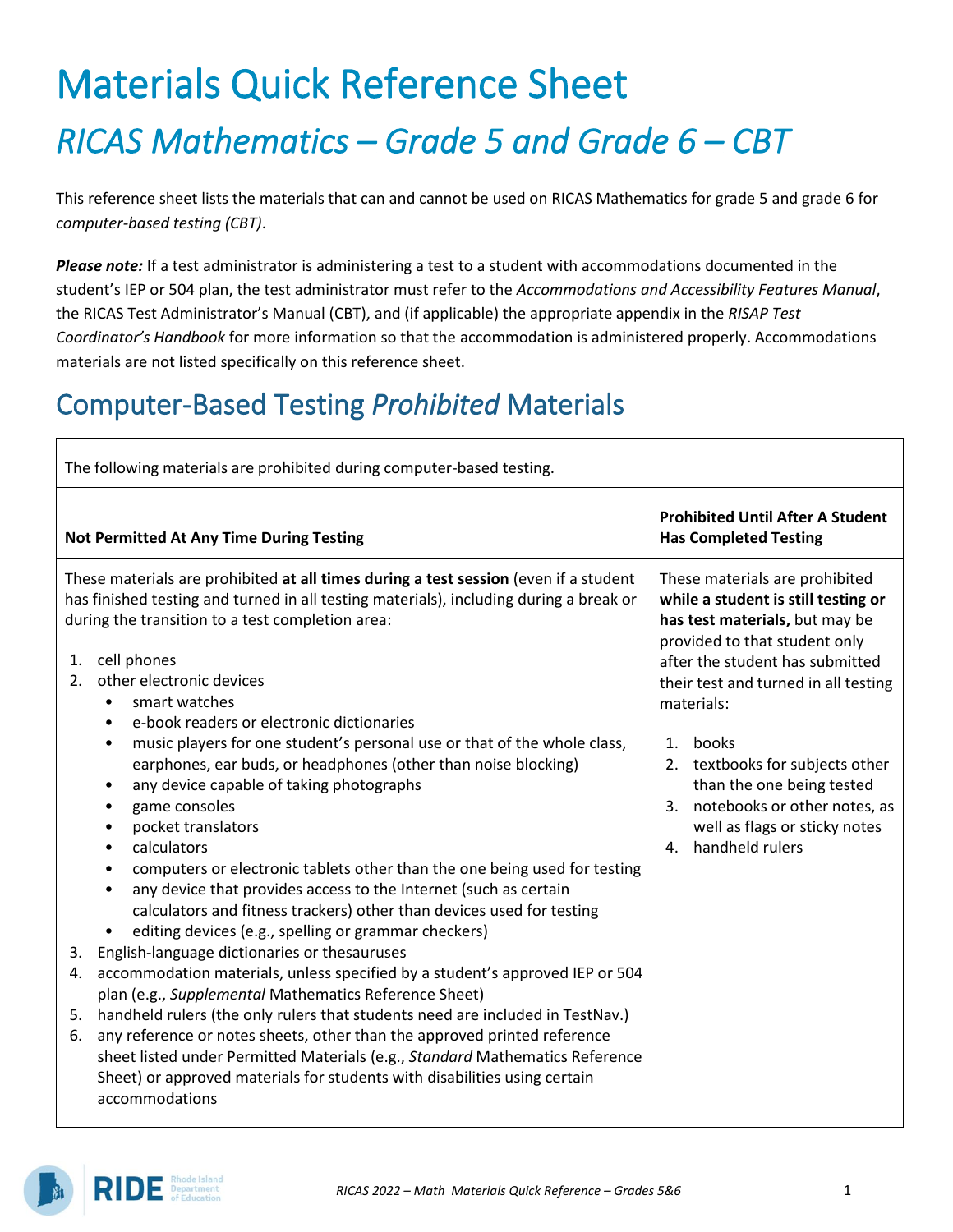### Computer-Based Testing *Required and Permitted* Materials

Please note that these materials are those provided by test administrators to students. Tools embedded in TestNav can be reviewed in the Test Coordinator's Manual (page 33) and the Test Administrator's Manual for CBT (pages 12-13). Further details about required and permitted materials can be found in the TCM (pages 31-37) and in the CBT TAM (pages 11-15).

*Reminder:* Calculators are *not permitted for students in grades 3-6 on either session* for RICAS Mathematics, except as a documented Special Access Accommodation (see the *Accommodations and Accessibility Features Manual*).

#### *Session 1 & Session 2*

| <b>Required Materials</b>                                                                                                                                                                                                                                                                                                                                                                                                                                                                                                                                                                                                                                                                                                                                                                     | <b>Permitted Materials</b>                                                                                                                                                                                                                                                                                                                                                                                                                                                                                                                                                                                                                                                                                                                                                                                                                                                                                                                                                                                                                                                                                      |
|-----------------------------------------------------------------------------------------------------------------------------------------------------------------------------------------------------------------------------------------------------------------------------------------------------------------------------------------------------------------------------------------------------------------------------------------------------------------------------------------------------------------------------------------------------------------------------------------------------------------------------------------------------------------------------------------------------------------------------------------------------------------------------------------------|-----------------------------------------------------------------------------------------------------------------------------------------------------------------------------------------------------------------------------------------------------------------------------------------------------------------------------------------------------------------------------------------------------------------------------------------------------------------------------------------------------------------------------------------------------------------------------------------------------------------------------------------------------------------------------------------------------------------------------------------------------------------------------------------------------------------------------------------------------------------------------------------------------------------------------------------------------------------------------------------------------------------------------------------------------------------------------------------------------------------|
| (students must have these materials)                                                                                                                                                                                                                                                                                                                                                                                                                                                                                                                                                                                                                                                                                                                                                          | (students may use these materials)                                                                                                                                                                                                                                                                                                                                                                                                                                                                                                                                                                                                                                                                                                                                                                                                                                                                                                                                                                                                                                                                              |
| 1.<br>a device for testing that meets technical specifications,<br>1.<br>including wired external keyboards for tablets when<br>possible (particularly if used during instruction)<br>scratch paper<br>2.<br>at least one sheet of unused scratch paper (blank,<br>$\bullet$<br>lined, or graph) for each student; up to three pages<br>at one time (if students need additional pages, they<br>will need to turn in used scratch paper)<br>scratch paper that has been written on during<br>$\bullet$<br>Session 1 of a test may not be used in Session 2;<br>students will need new paper<br>a writing instrument for use on the scratch paper<br>3.<br>student's individual testing ticket for this grade and<br>4.<br>content area (same ticket used for both sessions)<br>5.<br>6.<br>8. | pens, pencils, highlighters, and colored<br>pencils for use on scratch paper<br>2. printed reference sheets in addition to the<br>one in TestNav (printed by school, cannot be<br>ordered; do not confuse the Standard<br>Mathematics Reference Sheet with the<br>accommodation Supplemental Math<br>Reference sheet downloaded from RIDE<br>website)<br>3. equation editor symbol keys for Mathematics<br>tests for students using tablets (cannot be<br>ordered; printed by school from<br>ricas.pearsonsupport.com/student)<br>4. equation editor guides for Mathematics<br>(cannot be ordered; printed by school<br>ricas.pearsonsupport.com/student)<br>computer mice<br>styluses for touch-screen devices, if used in<br>regular instruction<br>7. headphones for students with disabilities<br>using the text-to-speech accommodation (see<br>the Accommodations and Accessibility<br>Features Manual for more information)<br>printed copies of authorized bilingual word-<br>to-word dictionaries and glossaries for<br>current and former EL students (see Appendix<br>E of the CBT TAM for criteria) |

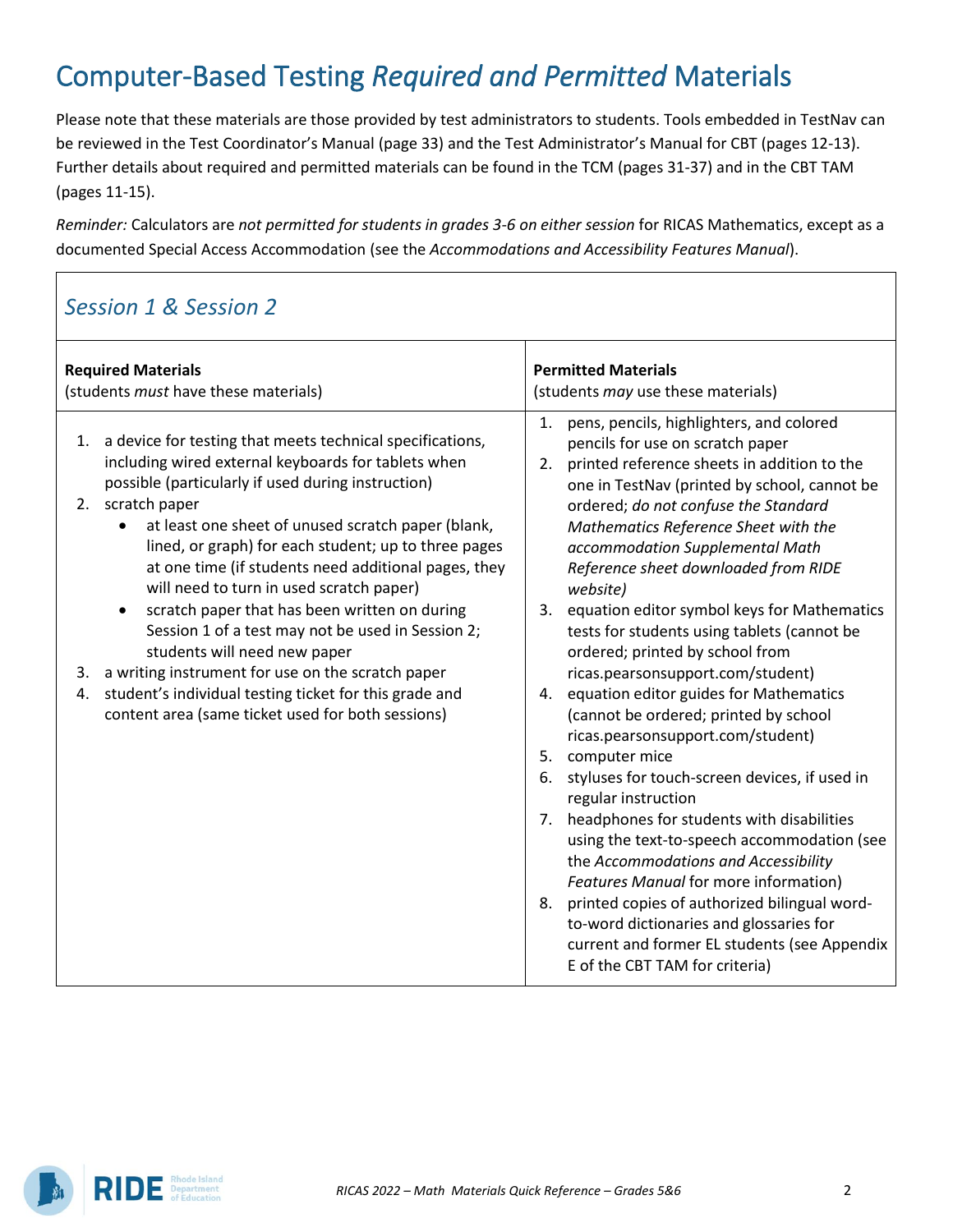# Materials Quick Reference Sheet *RICAS Mathematics – Grade 5 and Grade 6 – PBT*

This reference sheet lists the materials that can and cannot be used on RICAS Mathematics for grade 5 and grade 6 for *paper-based testing (PBT)*.

*Please note:* If a test administrator is administering a test to a student with accommodations documented in the student's IEP or 504 plan, the test administrator must refer to the *Accommodations and Accessibility Features Manual*, the RICAS Test Administrator's Manual (PBT), and (if applicable) the appropriate appendix in the *RISAP Test Coordinator's Handbook* for more information so that the accommodation is administered properly. Accommodations materials are not listed specifically on this reference sheet.

### Paper-Based Testing *Prohibited* Materials

| The following materials are prohibited during computer-based testing.              |                                                                                                                                                                                                                                                                                                                                                                                                                                                                                                                                                                                                                                                                                           |                                                                                                                                                                                                                                                                                                                                                                                               |                                                                                    |  |
|------------------------------------------------------------------------------------|-------------------------------------------------------------------------------------------------------------------------------------------------------------------------------------------------------------------------------------------------------------------------------------------------------------------------------------------------------------------------------------------------------------------------------------------------------------------------------------------------------------------------------------------------------------------------------------------------------------------------------------------------------------------------------------------|-----------------------------------------------------------------------------------------------------------------------------------------------------------------------------------------------------------------------------------------------------------------------------------------------------------------------------------------------------------------------------------------------|------------------------------------------------------------------------------------|--|
| <b>Not Permitted At Any Time During Testing</b>                                    |                                                                                                                                                                                                                                                                                                                                                                                                                                                                                                                                                                                                                                                                                           |                                                                                                                                                                                                                                                                                                                                                                                               | <b>Prohibited Until After A</b><br><b>Student Has Completed Testing</b>            |  |
| cell phones<br>1.<br>2.<br>$\bullet$<br>$\bullet$<br>٠<br>٠<br>٠<br>$\bullet$<br>٠ | These materials are prohibited at all times during a test session (even if a student<br>has finished testing and turned in all testing materials), including during a break or<br>during the transition to a test completion area:<br>other electronic devices<br>smart watches<br>e-book readers or electronic dictionaries<br>music players for one student's personal use or that of the whole class,<br>earphones, ear buds, or headphones (other than noise blocking)<br>any device capable of taking photographs<br>game consoles<br>pocket translators<br>calculators                                                                                                              | These materials are prohibited<br>while a student is still testing or<br>has test materials, but may be<br>provided to that student only<br>after the student has submitted<br>their test and turned in all<br>testing materials:<br>books<br>$\mathbf{1}$ .<br>2. textbooks for subjects<br>other than the one being<br>tested<br>3. notebooks or other notes,<br>as well as flags or sticky |                                                                                    |  |
| $\bullet$<br>$\bullet$<br>٠<br>3.<br>4.<br>5.<br>6.                                | computers or electronic tablets other than the one being used for testing<br>any device that provides access to the Internet (such as certain<br>calculators and fitness trackers) other than devices used for testing<br>editing devices (e.g., spelling or grammar checkers)<br>English-language dictionaries or thesauruses<br>school-provided rulers, including RICAS rulers from previous years<br>accommodation materials, unless specified by a student's approved IEP or 504<br>plan (e.g., Supplemental Math Reference Sheet)<br>any reference or notes sheets, other than the approved printed reference<br>sheets listed under Permitted Materials (e.g., Standard Mathematics | 4.                                                                                                                                                                                                                                                                                                                                                                                            | notes<br>handheld rulers other than<br>those provided in the<br>materials shipment |  |
|                                                                                    | Reference Sheet) or approved materials for students with disabilities using<br>certain accommodations (e.g., Supplemental Math Reference Sheet)                                                                                                                                                                                                                                                                                                                                                                                                                                                                                                                                           |                                                                                                                                                                                                                                                                                                                                                                                               |                                                                                    |  |